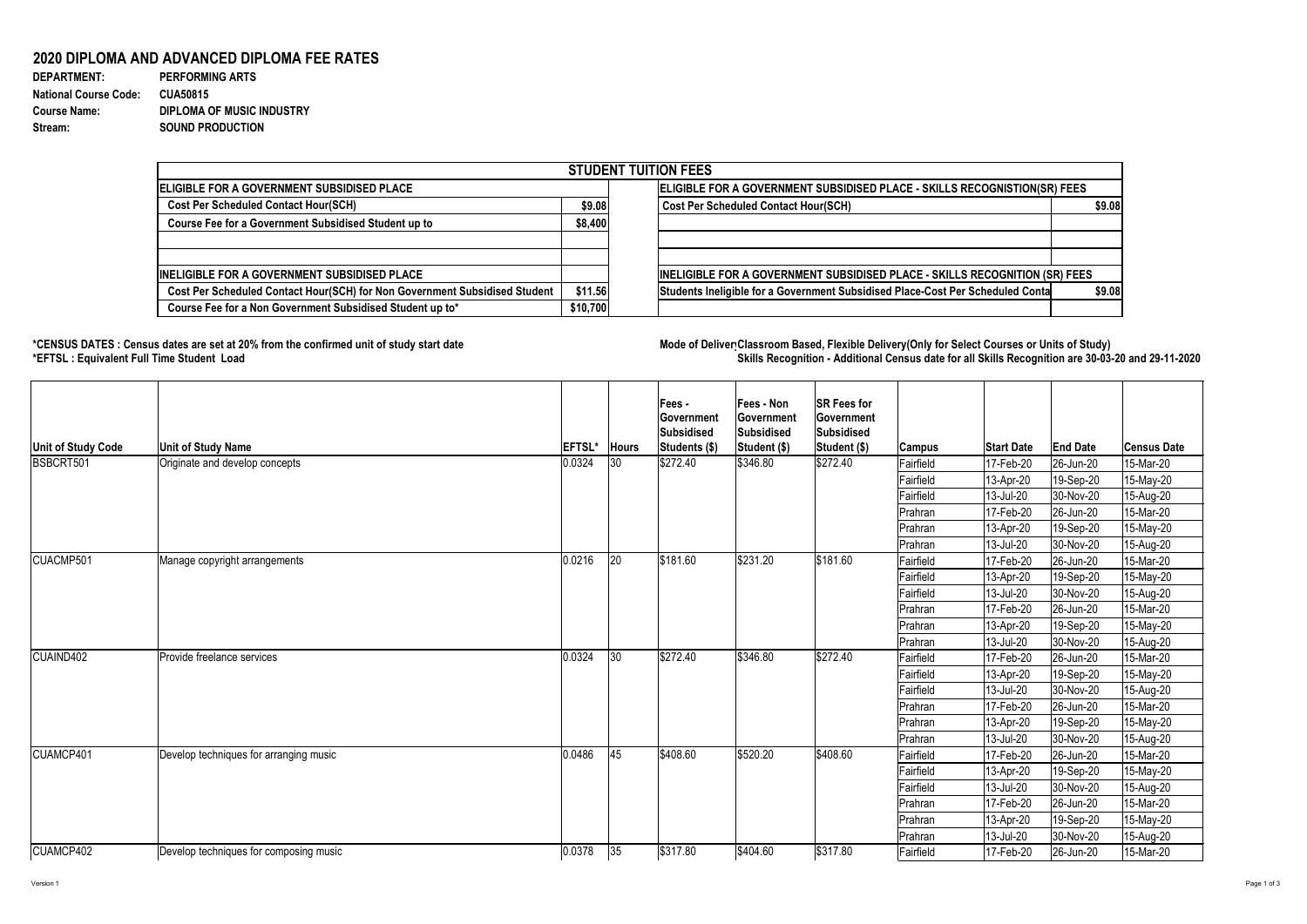

| Unit of Study Code | <b>Unit of Study Name</b>                                        | EFTSL* | <b>Hours</b> | <b>Fees-</b><br><b>Government</b><br><b>Subsidised</b><br>Students (\$) | <b>Fees - Non</b><br>Government<br>Subsidised<br>Student (\$) | <b>SR Fees for</b><br><b>Government</b><br>Subsidised<br>Student (\$) | <b>Campus</b>  | <b>Start Date</b> | <b>End Date</b>   | <b>Census Date</b> |
|--------------------|------------------------------------------------------------------|--------|--------------|-------------------------------------------------------------------------|---------------------------------------------------------------|-----------------------------------------------------------------------|----------------|-------------------|-------------------|--------------------|
|                    |                                                                  |        |              |                                                                         |                                                               |                                                                       | Fairfield      | 113-Apr-20        | 19-Sep-20         | 15-May-20          |
|                    |                                                                  |        |              |                                                                         |                                                               |                                                                       | Fairfield      | 13-Jul-20         | 30-Nov-20         | 15-Aug-20          |
|                    |                                                                  |        |              |                                                                         |                                                               |                                                                       | Prahran        | 17-Feb-20         | 26-Jun-20         | 15-Mar-20          |
|                    |                                                                  |        |              |                                                                         |                                                               |                                                                       | Prahran        | 13-Apr-20         | 19-Sep-20         | 15-May-20          |
|                    |                                                                  |        |              |                                                                         |                                                               |                                                                       | Prahran        | 13-Jul-20         | 30-Nov-20         | 15-Aug-20          |
| CUAMCP501          | Compose music using electronic media                             | 0.0649 | 60           | \$544.80                                                                | \$693.60                                                      | \$544.80                                                              | Fairfield      | 17-Feb-20         | 26-Jun-20         | 15-Mar-20          |
|                    |                                                                  |        |              |                                                                         |                                                               |                                                                       | Fairfield      | $13-Apr-20$       | 19-Sep-20         | 15-May-20          |
|                    |                                                                  |        |              |                                                                         |                                                               |                                                                       | Fairfield      | 13-Jul-20         | 30-Nov-20         | 15-Aug-20          |
|                    |                                                                  |        |              |                                                                         |                                                               |                                                                       | Prahran        | 17-Feb-20         | 26-Jun-20         | 15-Mar-20          |
|                    |                                                                  |        |              |                                                                         |                                                               |                                                                       | Prahran        | 13-Apr-20         | 19-Sep-20         | 15-May-20          |
|                    |                                                                  |        |              |                                                                         |                                                               |                                                                       | Prahran        | 13-Jul-20         | 30-Nov-20         | 15-Aug-20          |
| CUAMLT501          | Refine aural perception skills                                   | 0.0649 | 60           | \$544.80                                                                | \$693.60                                                      | \$544.80                                                              | Fairfield      | 17-Feb-20         | $ 26 - Jun - 20 $ | 15-Mar-20          |
|                    |                                                                  |        |              |                                                                         |                                                               |                                                                       | Fairfield      | 13-Apr-20         | 19-Sep-20         | 15-May-20          |
|                    |                                                                  |        |              |                                                                         |                                                               |                                                                       | Fairfield      | $ 13 -$ Jul-20    | 30-Nov-20         | 15-Aug-20          |
|                    |                                                                  |        |              |                                                                         |                                                               |                                                                       | Prahran        | 17-Feb-20         | $ 26 - Jun - 20 $ | 15-Mar-20          |
|                    |                                                                  |        |              |                                                                         |                                                               |                                                                       | Prahran        | 13-Apr-20         | 19-Sep-20         | 15-May-20          |
|                    |                                                                  |        |              |                                                                         |                                                               |                                                                       | Prahran        | 13-Jul-20         | 30-Nov-20         | 15-Aug-20          |
| CUAMPF408          | Develop performance techniques on a second instrument            | 0.0432 | $ 40\rangle$ | \$363.20                                                                | \$462.40                                                      | \$363.20                                                              | Fairfield      | 17-Feb-20         | 26-Jun-20         | 15-Mar-20          |
|                    |                                                                  |        |              |                                                                         |                                                               |                                                                       | Fairfield      | 13-Apr-20         | 19-Sep-20         | 15-May-20          |
|                    |                                                                  |        |              |                                                                         |                                                               |                                                                       | Fairfield      | $ 13 -$ Jul-20    | 30-Nov-20         | 15-Aug-20          |
|                    |                                                                  |        |              |                                                                         |                                                               |                                                                       | Prahran        | 17-Feb-20         | $ 26 - Jun - 20 $ | 15-Mar-20          |
|                    |                                                                  |        |              |                                                                         |                                                               |                                                                       | Prahran        | 13-Apr-20         | 19-Sep-20         | 15-May-20          |
|                    |                                                                  |        |              |                                                                         |                                                               |                                                                       | <b>Prahran</b> | $13$ -Jul-20      | 30-Nov-20         | 15-Aug-20          |
| CUAMPF502          | Incorporate interactive technology into performance              | 0.0649 | 60           | \$544.80                                                                | \$693.60                                                      | \$544.80                                                              | Fairfield      | 17-Feb-20         | 26-Jun-20         | 15-Mar-20          |
|                    |                                                                  |        |              |                                                                         |                                                               |                                                                       | Fairfield      | $ 13 - Apr-20 $   | 19-Sep-20         | 15-May-20          |
|                    |                                                                  |        |              |                                                                         |                                                               |                                                                       | Fairfield      | 13-Jul-20         | 30-Nov-20         | 15-Aug-20          |
|                    |                                                                  |        |              |                                                                         |                                                               |                                                                       | Prahran        | 17-Feb-20         | 26-Jun-20         | 15-Mar-20          |
|                    |                                                                  |        |              |                                                                         |                                                               |                                                                       | Prahran        | $ 13 - Apr-20 $   | 19-Sep-20         | 15-May-20          |
|                    |                                                                  |        |              |                                                                         |                                                               |                                                                       | Prahran        | $ 13 -$ Jul-20    | 30-Nov-20         | 15-Aug-20          |
| CUAPPR501          | Realise a body of creative work                                  | 0.0865 | $ 80\rangle$ | \$726.40                                                                | \$924.80                                                      | \$726.40                                                              | Fairfield      | 17-Feb-20         | 26-Jun-20         | 15-Mar-20          |
|                    |                                                                  |        |              |                                                                         |                                                               |                                                                       | Fairfield      | 13-Apr-20         | 19-Sep-20         | 15-May-20          |
|                    |                                                                  |        |              |                                                                         |                                                               |                                                                       | Fairfield      | 13-Jul-20         | 30-Nov-20         | 15-Aug-20          |
|                    |                                                                  |        |              |                                                                         |                                                               |                                                                       | Prahran        | 17-Feb-20         | $ 26 - Jun - 20 $ | 15-Mar-20          |
|                    |                                                                  |        |              |                                                                         |                                                               |                                                                       | Prahran        | 13-Apr-20         | 19-Sep-20         | 15-May-20          |
|                    |                                                                  |        |              |                                                                         |                                                               |                                                                       | Prahran        | 13-Jul-20         | 30-Nov-20         | 15-Aug-20          |
| CUAPPR505          | <b>Establish and maintain safe creative practice</b>             | 0.0324 | 30           | \$272.40                                                                | \$346.80                                                      | \$272.40                                                              | Fairfield      | 17-Feb-20         | 26-Jun-20         | 15-Mar-20          |
|                    |                                                                  |        |              |                                                                         |                                                               |                                                                       | Fairfield      | 13-Apr-20         | 19-Sep-20         | 15-May-20          |
|                    |                                                                  |        |              |                                                                         |                                                               |                                                                       | Fairfield      | 13-Jul-20         | $ 30-Nov-20 $     | 15-Aug-20          |
|                    |                                                                  |        |              |                                                                         |                                                               |                                                                       | Prahran        | 17-Feb-20         | 26-Jun-20         | 15-Mar-20          |
|                    |                                                                  |        |              |                                                                         |                                                               |                                                                       | Prahran        | 13-Apr-20         | 19-Sep-20         | 15-May-20          |
|                    |                                                                  |        |              |                                                                         |                                                               |                                                                       | Prahran        | 13-Jul-20         | $ 30-Nov-20 $     | 15-Aug-20          |
| CUAPPR606          | Extend expertise in a specialised art form to professional level | 0.0865 | $ 80\rangle$ | \$726.40                                                                | \$924.80                                                      | \$726.40                                                              | Fairfield      | 17-Feb-20         | 26-Jun-20         | 15-Mar-20          |
|                    |                                                                  |        |              |                                                                         |                                                               |                                                                       | Fairfield      | 13-Apr-20         | 19-Sep-20         | 15-May-20          |
|                    |                                                                  |        |              |                                                                         |                                                               |                                                                       | Fairfield      | 13-Jul-20         | 30-Nov-20         | 15-Aug-20          |
|                    |                                                                  |        |              |                                                                         |                                                               |                                                                       | Prahran        | 17-Feb-20         | 26-Jun-20         | 15-Mar-20          |
|                    |                                                                  |        |              |                                                                         |                                                               |                                                                       | Prahran        | $ 13 - Apr-20 $   | 19-Sep-20         | 15-May-20          |